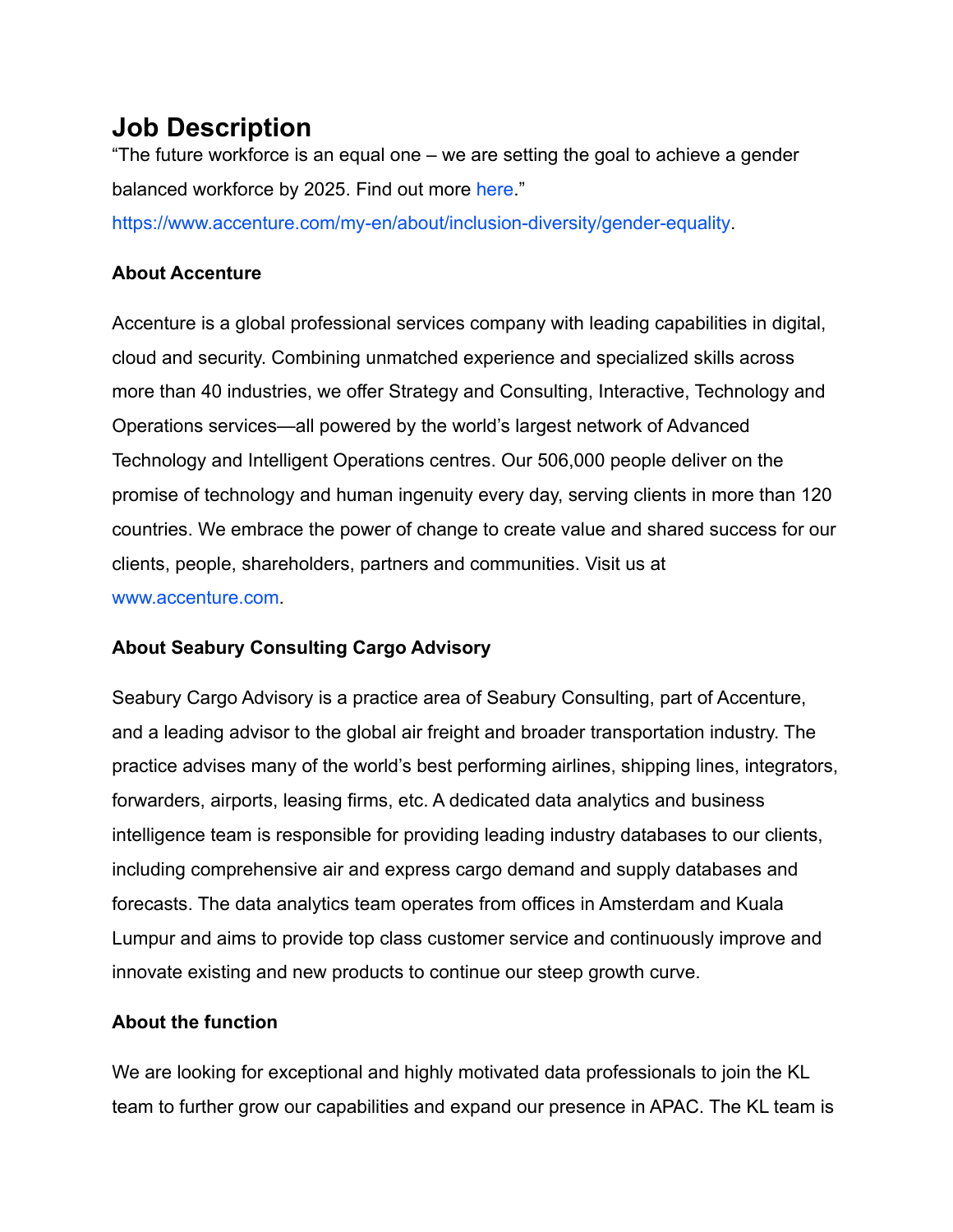responsible for developing, maintaining, and managing Seabury's market intelligence products.

As a Seabury analyst you work across the whole data analytics spectrum including data analysis, data modeling, machine learning, and database development. A particularly important aspect of the job is to keep our databases up to date and maintain the highest standards of data quality. To be successful in this role you need passion for data. You probably have a background as an analyst, developer or data scientist, however you may come from a different field with a strong emphasis on numerical analysis.

Experience from the industry is not essential however a strong desire to build knowledge about the aviation and transportation industries is a must. Most importantly you need to be forward thinking and pragmatic with a healthy curiosity for all things data.

The tight-knit team is focused on delivering high end results in a supportive and fun environment. You will develop your analytical, technical and communication skills as well as your industry knowledge. The learning curve will be steep but rewarding, and you will build a foundation of skills and experience which will prepare you for a range of more senior roles.

#### **Responsibilities**

- Develop data products. Be part of our Agile development teams and further develop our products using technologies like Microsoft SQL Server, Azure, Python, R, and machine learning
- Routinely identify outliers, implement corrections and benchmark against other data sources to ensure Seabury has accurate data for its clients
- Keep up to date with current industry trends reported in various industry publications to ensure domain expertise with the data being analyzed